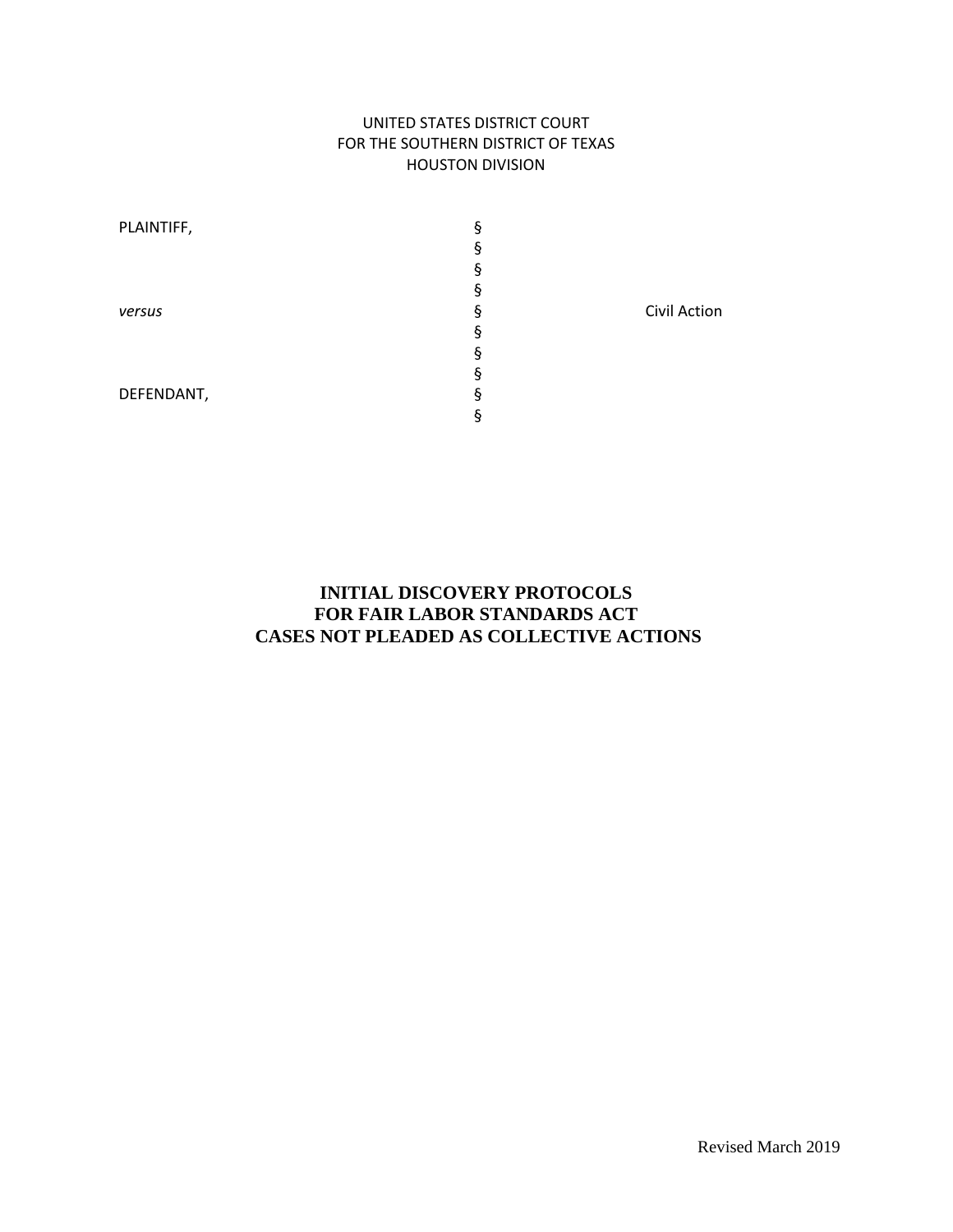#### **INTRODUCTION**

The Initial Discovery Protocols for Fair Labor Standards Act Cases Not Pleaded as Collective Actions (Initial Discovery Protocols) provide a pretrial procedure for certain types of Fair Labor Standards Act (FLSA) cases. As described in the Initial Discovery Protocols, their intent is to "encourage the parties and their counsel to exchange information and documents early in the case, help frame the issues to be resolved, and plan for more efficient and targeted discovery." The Initial Discovery Protocols are designed to be implemented on an individual basis by judges throughout the United States District Courts.

The Initial Discovery Protocols are the second set of case-specific discovery protocols to be developed and implemented in the federal courts. The first set of protocols, the Initial Discovery Protocols for Employment Cases Alleging Adverse Action (Employment Protocols), were published as a pilot project by the FJC in November  $2011$ .<sup>1</sup> The Employment Protocols were developed by a nationwide committee of attorneys with expertise in employment matters, and the project was facilitated by IAALS, the Institute for the Advancement of the American Legal System at the University of Denver. The Employment Protocols project grew out of the 2010 Conference on Civil Litigation at Duke University, sponsored by the Judicial Conference Advisory Committee on Civil Rules. During the conference, a wide range of attendees expressed support for the idea of case-type-specific "pattern discovery" as a possible solution to the problems of unnecessary cost and delay in the litigation process.

The Employment Protocols have been adopted by over 50 judges and on a district-wide basis in multiple jurisdictions around the country, including the District of Connecticut and the District of Oregon. The FJC issued a formal report on the pilot project in October 2015.<sup>2</sup> The report includes several key findings, including that there was less motions activity in pilot cases than in comparison cases. The average number of discovery motions filed was about half the average number in comparison cases, and both motions to dismiss and motions for summary judgment were less likely to be filed. In addition, the study found that it appears the pilot cases were more likely to settle.<sup>3</sup> The FJC issued a follow up Memorandum in 2016 noting the results of the FJC's ongoing research on the Employment Protocols pilot.4

Inspired by the results of the Initial Discovery Protocols for Employment Cases Alleging Adverse Action, and at the encouragement of Judge Lee H. Rosenthal, Chief Judge of the United States District Court of the Southern District of Texas, to consider pattern discovery for FLSA cases, IAALS formed a Committee with the goal of replicating the successes of the Employment

<sup>1</sup> FED. JUDICIAL CTR., PILOT PROJECT REGARDING INITIAL DISCOVERY PROTOCOLS FOR EMPLOYMENT CASES ALLEGING ADVERSE ACTION (2011).

<sup>&</sup>lt;sup>2</sup> EMERY G. LEE, III AND JASON A. CANTONE, FED. JUDICIAL CTR., REPORT ON PILOT PROJECT REGARDING INITIAL DISCOVERY PROTOCOLS FOR EMPLOYMENT CASES ALLEGING ADVERSE ACTION (2015).<sup>3</sup> *Id.* at 1.

<sup>&</sup>lt;sup>4</sup> Memorandum from Emery G. Lee, III and Jason A. Cantone to the Judicial Conference Advisory Committee on Civil Rules (Oct. 26, 2016).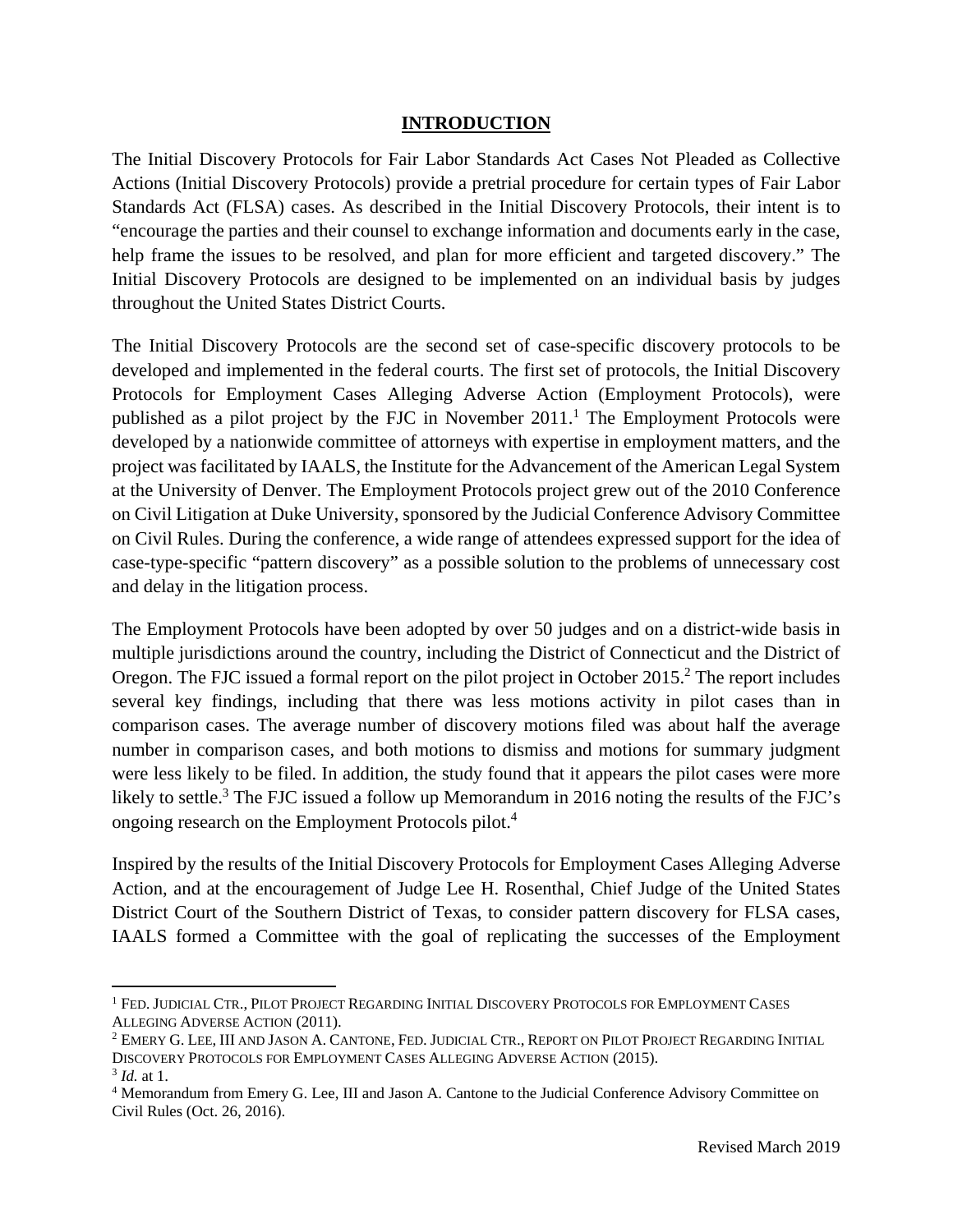Protocols for another case type that is both prevalent in our federal district courts and lends itself well to pattern initial discovery.

As with the Employment Protocols, the committee was composed of a balanced group of highly experienced attorneys from across the country who regularly represent plaintiffs or defendants in FLSA matters. The Committee was co-chaired by Joseph Garrison and Chris Kitchel, who also co-chaired the Committee that developed the Employment Protocols, and IAALS supported and facilitated the effort throughout. Judge Lee Rosenthal and Judge John Koeltl, District Judge of the United States District Court of the Southern District of New York, played an instrumental role in this effort, each facilitating a meeting and providing important guidance and support.

The Committee worked diligently over the course of the project, meeting three times in person and holding numerous conference calls of the Plaintiff and Defense Sub-Committees. As with the Employment Protocols, the Committee's final product is the result of rigorous debate and compromise on both sides, inspired by the ultimate goal of improving the pretrial process in FLSA cases nationwide.

The Initial Discovery Protocols create a new category of information exchange, replacing initial disclosures with initial discovery specific to FLSA cases. This discovery is provided automatically by both sides within 30 days of the defendant's responsive pleading or motion. While the parties' subsequent right to discovery under the Federal Rules of Civil Procedure is not affected, the amount and type of information initially exchanged ought to focus the disputed issues, streamline the discovery process, and minimize opportunities for gamesmanship. The Initial Discovery Protocols are accompanied by a Standing Order for their implementation by individual judges, as well as an Interim Protective Order that the attorneys and the judge can use as a template for discussion.

The FJC's 2016 report noted that judges have applied the Employment Protocols "more widely than one would expect given the parameters in the pilot materials, such as in actions brought under the Fair Labor Standards Act or the Family Medical Leave Act."5 It is the goal of these Initial Discovery Protocols to meet the needs of judges and litigants around the country seeking to implement pattern discovery in FLSA cases and to make the process in FLSA cases more efficient, more streamlined, and less costly.

 <sup>5</sup> *Id.* at 1.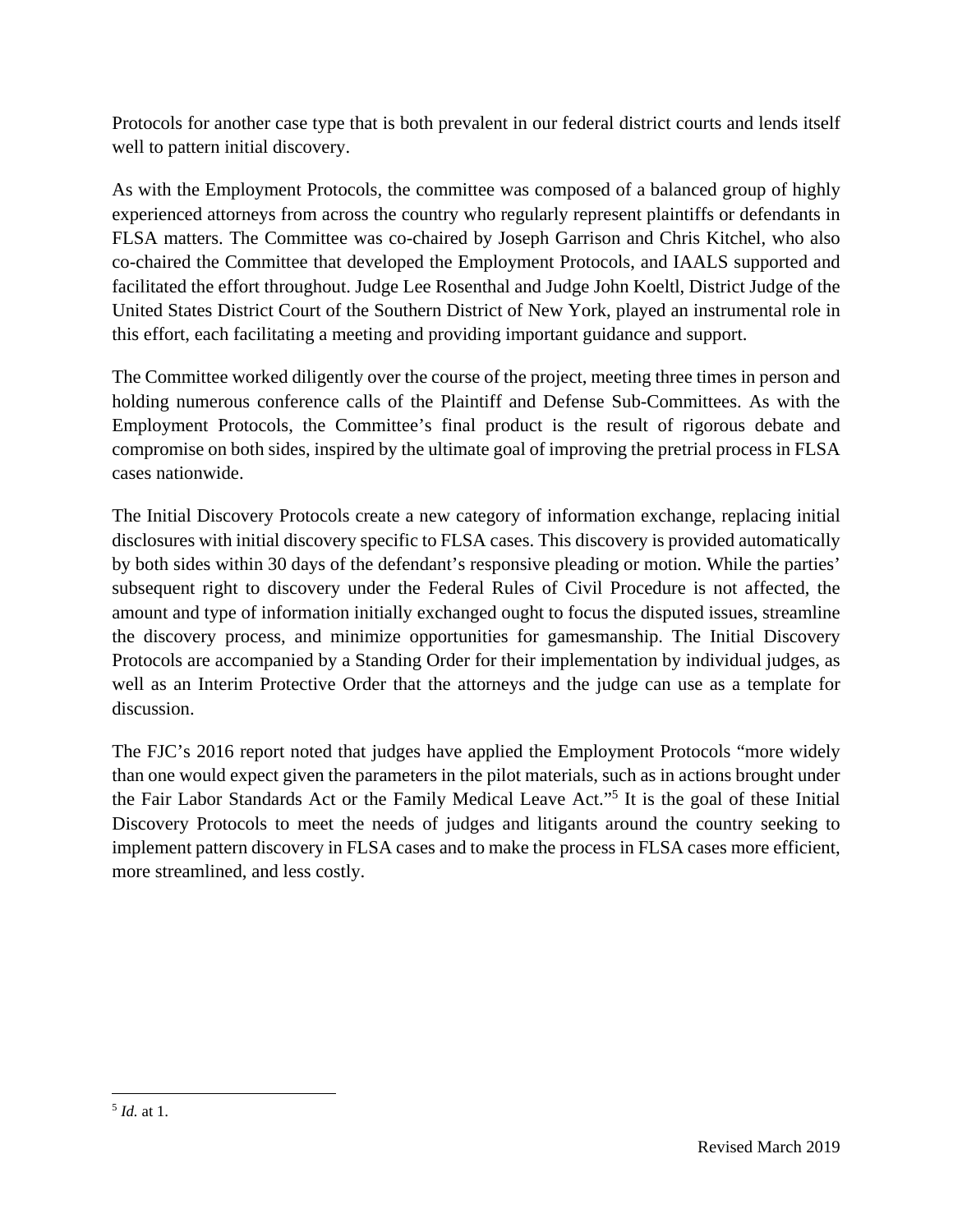### **INITIAL DISCOVERY PROTOCOLS FOR FAIR LABOR STANDARDS ACT FOR CASES NOT PLEADED AS COLLECTIVE ACTIONS**

### **PART 1: INTRODUCTION AND DEFINITIONS.**

- (1) Statement of purpose.
	- a. These Initial Discovery Protocols apply to FLSA cases not pleaded as collective actions. The Protocols are designed to be implemented by trial judges throughout the United States District Courts. The Protocols encourage the parties and their counsel to exchange information and documents early in the case, help frame the issues to be resolved, and plan for more efficient and targeted discovery.
	- b. Participating courts may implement the Initial Discovery Protocols by local rule or by standing, general, or individual case orders. The Protocols apply to cases alleging minimum wage and overtime violations under the FLSA (the "FLSA Claims"). If any party believes that there is good cause why a case should be exempted, in whole or in part, from the Protocols, that party may raise such reason with the Court.
	- c. The Initial Discovery Protocols are not intended to preclude or modify the rights of any party for discovery as provided by the Federal Rules of Civil Procedure and other applicable local rules, but they are intended to supersede the parties' obligations to make initial disclosures under FRCP 26(a)(1) for the FLSA Claims.
	- d. The Initial Discovery Protocols were prepared by a balanced group of highly experienced attorneys from across the country who regularly represent plaintiffs or defendants in FLSA matters. The Protocols require the exchange of information and documents routinely requested in FLSA cases. They are unlike initial disclosures under FRCP  $26(a)(1)$  because they focus on the type of information most likely to be useful in narrowing the issues for FLSA cases.
- (2) Definitions. The following definitions apply to cases proceeding under the Initial Discovery Protocols.
	- a. *Concerning*. The term "concerning" means referring to, describing, evidencing, or constituting.
	- b. *Document.* The terms "document" and "documents" are defined to be synonymous in meaning and equal in scope to the terms "documents" and "electronically stored information" as used in F.R.C.P. 34(a).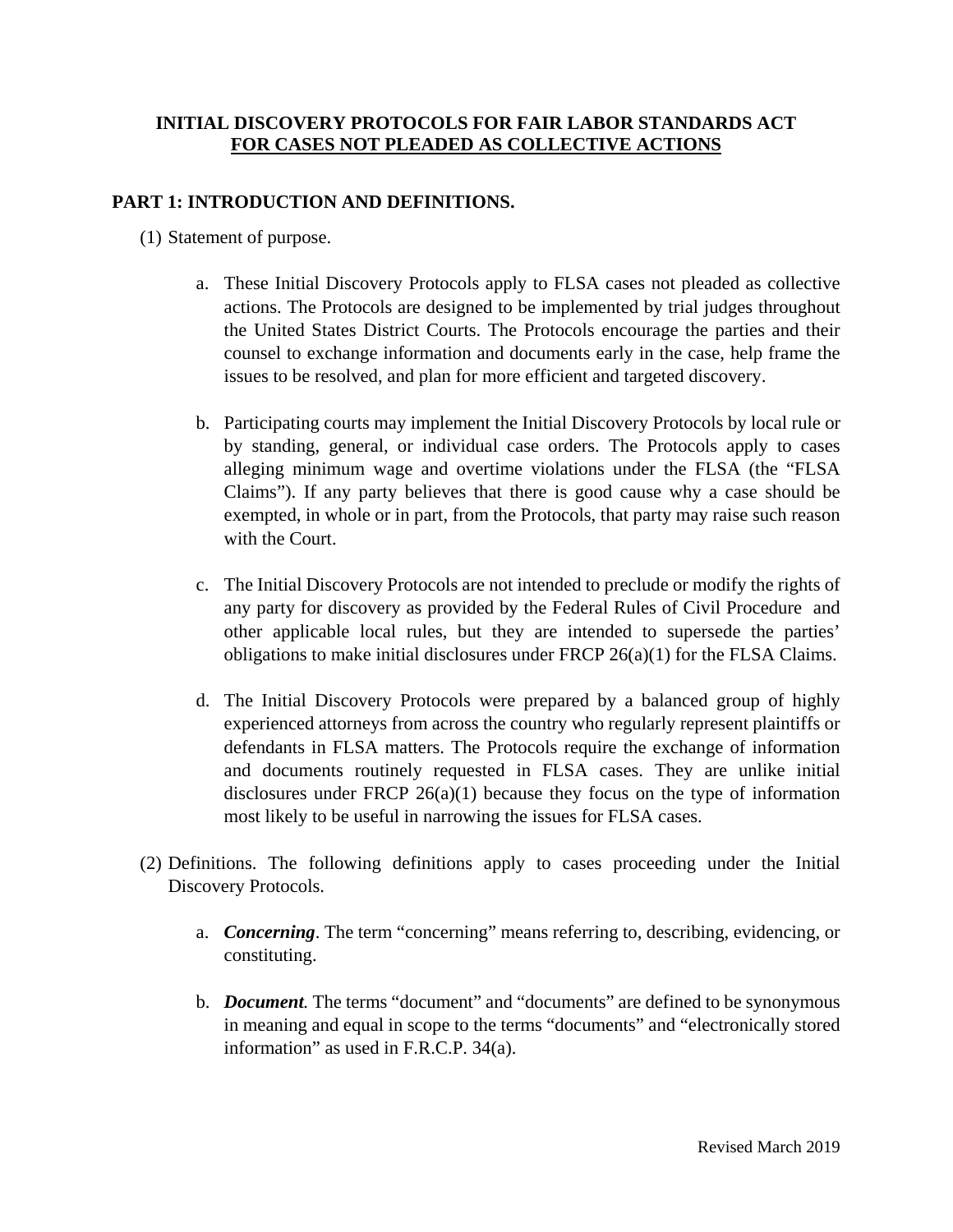- c. *Identify (Documents)*. When referring to documents, to "identify" means to give, to the extent known: (i) the type of document; (ii) the general subject matter of the document; (iii) the date of the document; (iv) the author(s), according to the document; and (v) the person(s) to whom, according to the document, the document(or a copy) was to have been sent; or, alternatively, to produce the document.
- d. *Identify (Persons)*. When referring to natural persons, to "identify" means to give the person's: (i) full name; (ii) present or last known address and telephone number; (iii) present or last known place of employment; (iv) present or last known job title; and (v) relationship, if any, to the plaintiff or defendant. Once a person has been identified in accordance with this subparagraph, only the name of that person need be listed in response to subsequent discovery requesting the identification of that person.
- e. *Defendant*. Any person or entity alleged to be an employer or joint employer of the plaintiff(s) in the operative Complaint, unless otherwise specified.
- f. *Plaintiff*. Any named individual(s) alleging FLSA Claim(s) in the operative Complaint.
- (3) Instructions.
	- a. For this Initial Discovery, the relevant time period begins two years before the date the initial Complaint was filed, or, if willfulness is alleged, three years. If the Plaintiff alleges a shorter relevant time period, then that is the time period for Initial Discovery.
	- b. For this Initial Discovery, the relevant time period continues through the last date for which the Plaintiff seeks recovery or relief.
	- c. This Initial Discovery is not subject to objections except for the reasons under FRCP  $26(b)(2)(B)$  or on the grounds of privilege or work product. Documents withheld based on a claim of privilege or work product are subject to the provisions of FRCP 26(b)(5).
	- d. If a partial or incomplete answer or production is provided, the responding party must state the reason that the answer or production is partial or incomplete.
	- e. This Initial Discovery is subject to FRCP 26(e) on supplementation and FRCP 26(g) on certification of responses.
	- f. This Initial Discovery is subject to FRCP  $34(b)(2)(E)$  on form of production.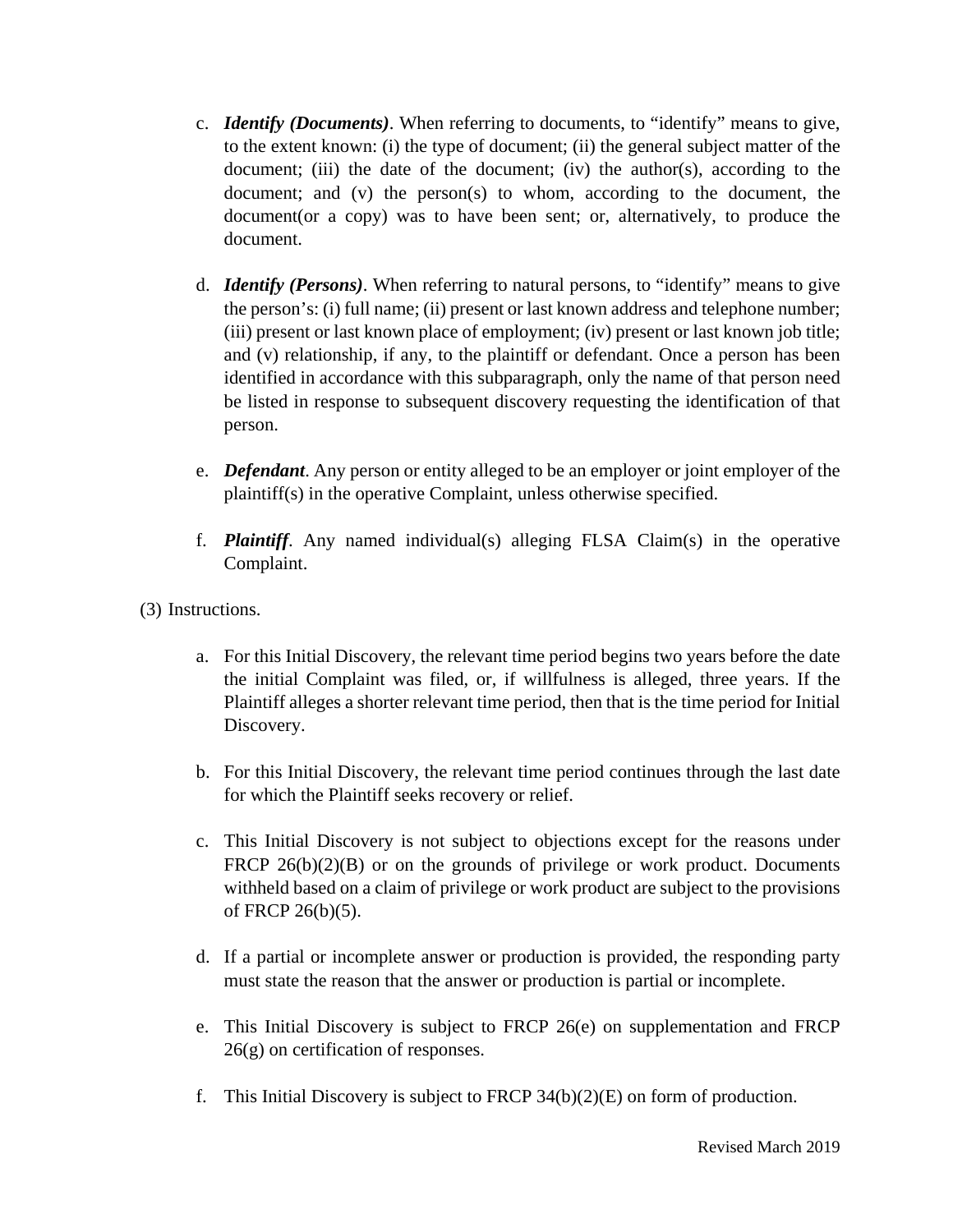- g. This Initial Discovery will be subject to the attached Interim Protective Order unless the parties agree or the court orders otherwise. The Interim Protective Order will remain in place only until the parties agree to or the court orders a different protective order. Absent agreement by the parties, the Interim Protective Order will not apply to subsequent discovery.
- h. Prior to the production of documents by either Party to the other pursuant to the Initial Discovery Protocols, the Parties will meet and confer regarding the format (e.g. TIFF/text, searchable .pdf, Excel) for such production. This will not delay the timeframes for Initial Discovery absent ruling by the court.

# **PART 2: PRODUCTION BY THE PLAINTIFF.**

(1) Timing.

The Plaintiff's Initial Discovery must be provided within 30 days after the Defendant has submitted a responsive pleading or motion, unless the court rules otherwise.

- (2) Documents that the Plaintiff must produce to the Defendant.
	- a. Documents created or maintained by the Plaintiff recording time worked.
	- b. Documents created or maintained by the Plaintiff recording wages or other compensation paid or unpaid by the Defendant.<sup>1</sup>
	- c. If the Plaintiff reported or complained internally to the Defendant (including but not limited to supervisors or administrative departments, such as human resources, payroll, timekeeping or benefits) about the FLSA Claim(s), the report(s) or complaint(s) and any response that the Defendant provided to the Plaintiff.
	- d. Any offer letters, employment agreements, or compensation agreements for the Plaintiff.
	- e. Any sworn statements from individuals with information relevant to the FLSA Claim(s).
	- f. Documents that the Plaintiff relies on to support a claim of willful violation.

<sup>&</sup>lt;sup>1</sup> This Initial Disclosure does not include personal tax returns or tax informational documents.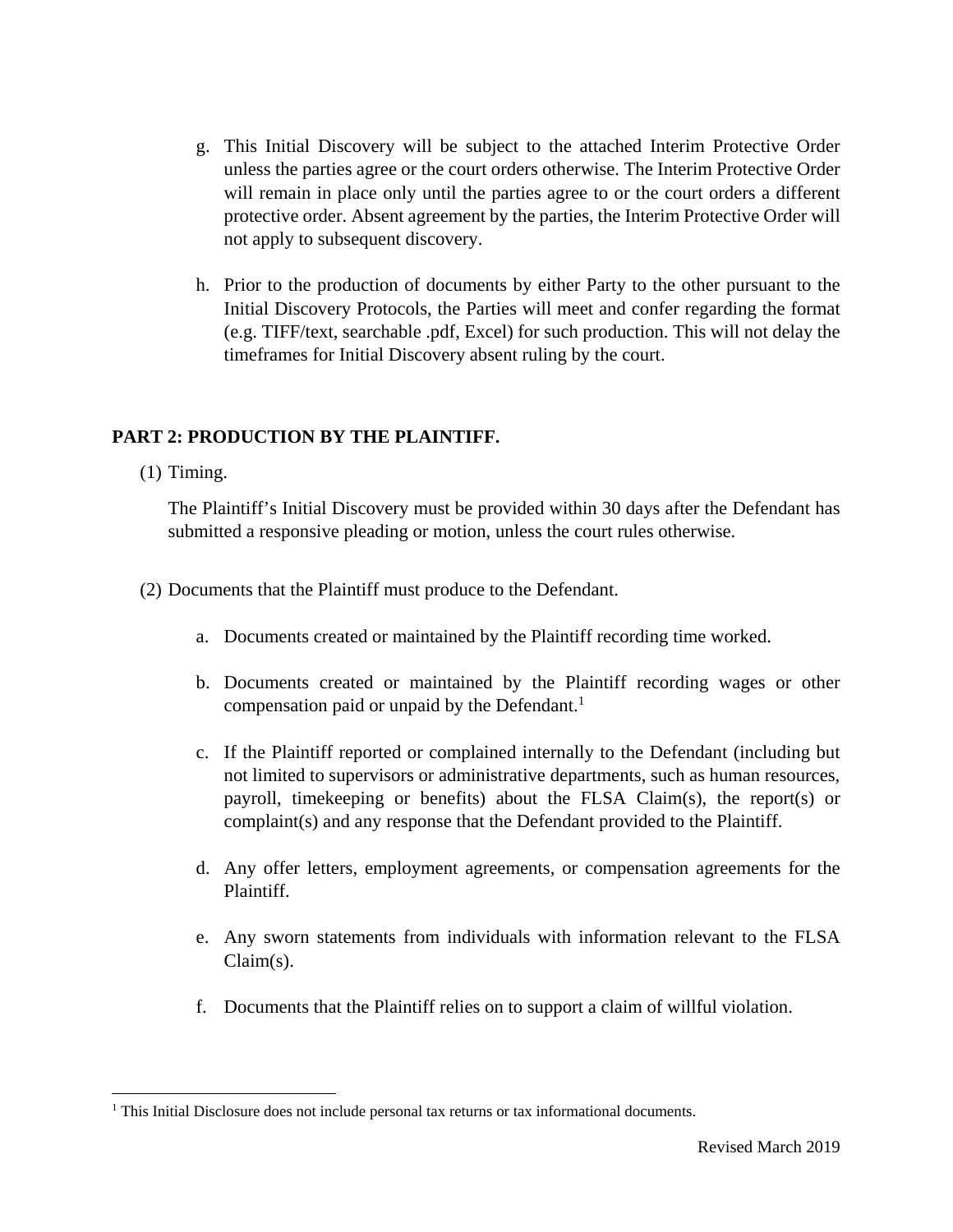- g. All other documents that the Plaintiff relies on to support the Plaintiff's FLSA Claim(s).
- (3) Information that the Plaintiff must produce to the Defendant.
	- a. Identify persons the Plaintiff believes to have knowledge of the facts concerning the FLSA Claim(s) or defenses, and a brief description of that knowledge.
	- b. Identify the start and end dates for the FLSA Claim(s);
	- c. The Plaintiff's title or position and a brief description of the Plaintiff's job duties for the relevant time period.
	- d. Describe the basis for the FLSA Claim(s).
	- e. A computation of each category of damages claimed by the Plaintiff, including a) applicable dates, b) amounts of claimed unpaid wages, and c) the method used for computation (including applicable rates and hours).
	- f. The names of the Plaintiff's supervisors during the relevant time period.
	- g. If the Plaintiff reported or complained about the FLSA Claim(s) to any government agency, the identity of each such agency, the date(s) or such reports or complaints, and the outcome or status of each report or complaint.
	- h. If the Plaintiff reported or complained to the Defendant (including but not limited to supervisors or administrative departments such as human resources, payroll, timekeeping or benefits) about the any FLSA Claim(s), state whether the report or complaint was written or oral, when the report or complaint(s) was made, to whom any report or complaint(s) were made, and any response provided by the Defendant.

# **PART 3: PRODUCTION BY THE DEFENDANT.**

(1) Timing.

The Defendant's Initial Discovery must be provided within 30 days after the Defendant has submitted a responsive pleading or motion, unless the court rules otherwise.

- (2) Documents that the Defendant must produce to the Plaintiff.
	- a. Time and pay records created or maintained by the Defendant for the Plaintiff.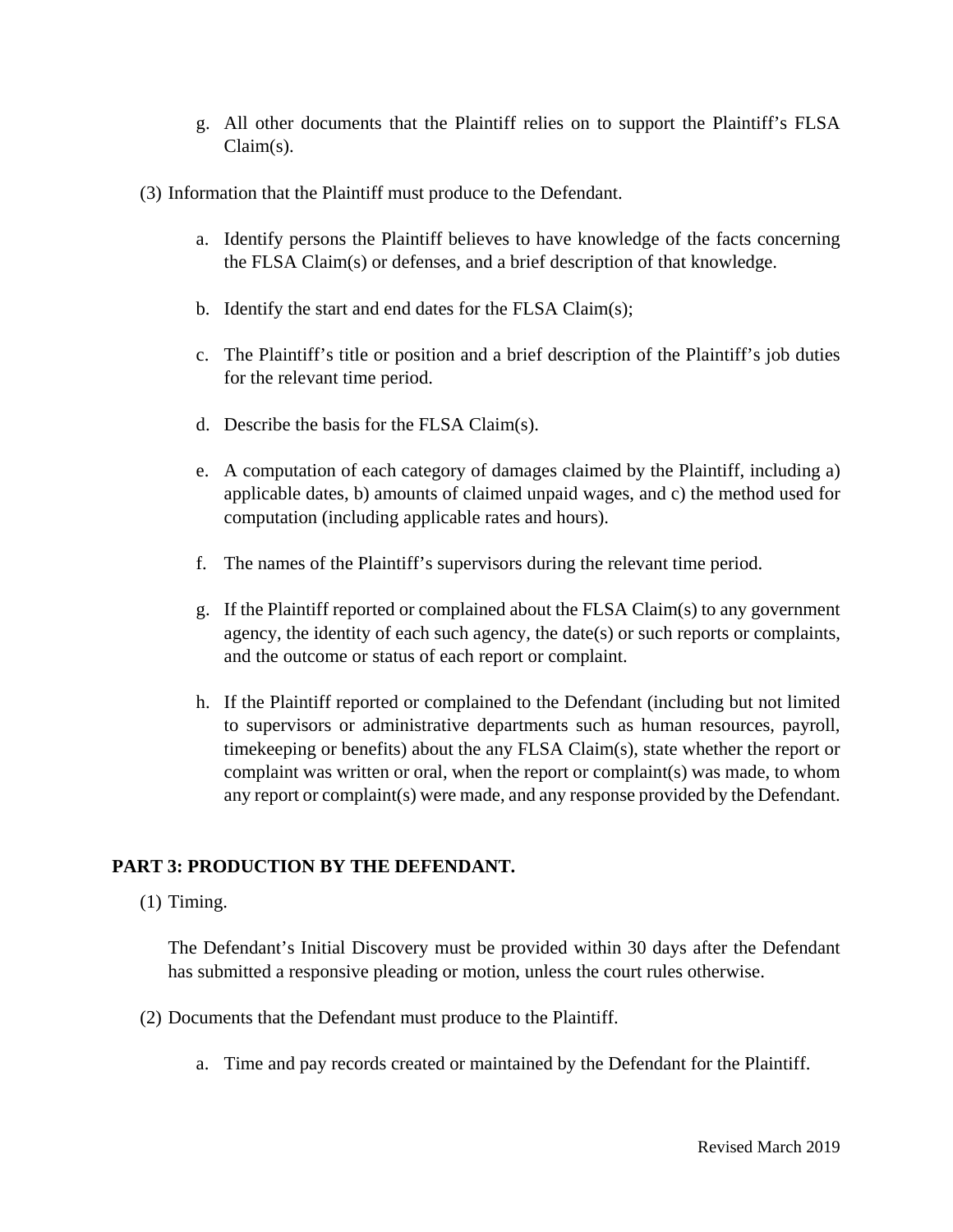- b. If the Plaintiff reported or complained internally to the Defendant (including but not limited to supervisors or administrative departments, such as human resources, payroll, timekeeping or benefits) about the FLSA Claim(s), the report(s) or complaint(s) and any response that the Defendant provided to the Plaintiff.
- c. Any sworn statements from individuals with information relevant to the FLSA Claim(s).
- d. Documents that the Defendant relies on to support a claim that any alleged violation was in good faith.
- e. Any offer letters, employment agreements, or compensation agreements for the Plaintiff.
- f. Collective bargaining agreement(s) applicable to the Plaintiff.
- g. The job description for the position(s) the Plaintiff held during the relevant time period(s), if the job duties are at issue in the FLSA Claim(s).
- h. The Defendant's policies, procedures, or guidelines for compensation that are relevant to the FLSA Claim(s).
- i. The cover page, table of contents, and index of any employee handbook, code of conduct, or employment policies and procedures manual pertaining to compensation or time worked.
- j. Any other documents the Defendant relies on to support the defenses, affirmative defenses, and counterclaims to the FLSA Claim(s).
- k. Any insurance agreement under which an insurance business may be liable to satisfy all or part of a possible judgment in the action or to indemnify or reimburse for payments made to satisfy the judgment.
- (3) Information that the Defendant must produce to the Plaintiff.
	- a. Provide the following information related to the Plaintiff :
		- 1. Start and end dates for work performed;
		- 2. Work location(s);
		- 3. Job title(s);
		- 4. Employee or contractor identification number;
		- 5. In cases alleging the misclassification of the Plaintiff, the classification status of the Plaintiff (i.e., exempt or non-exempt);
		- 6. Immediate supervisor(s) and/or manager(s).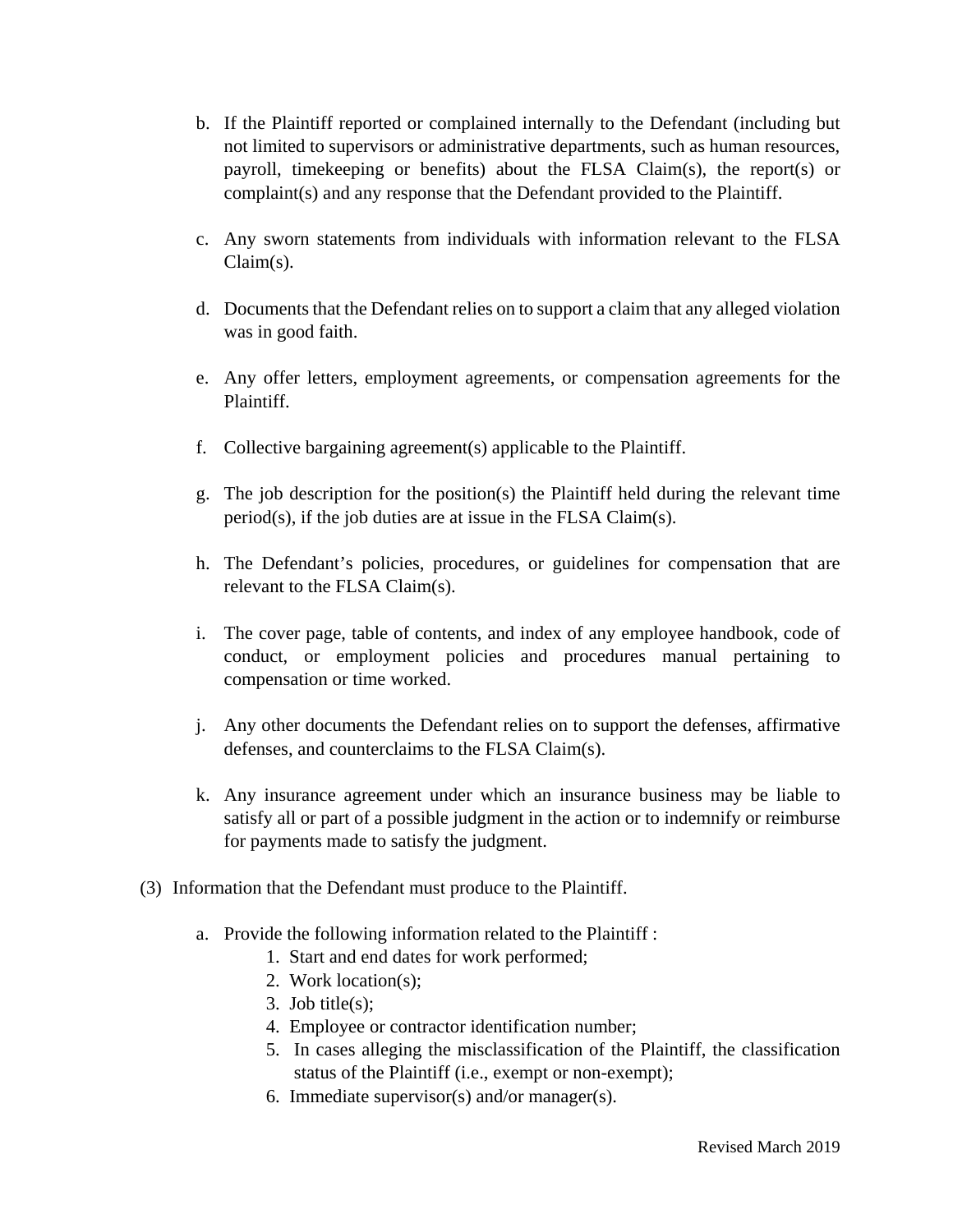- b. If the Defendant does not have a job description for the Plaintiff, a brief description of the Plaintiff's job duties for the relevant time period(s), if the job duties are at issue in the FLSA Claim(s).
- c. Identify persons the Defendant believes to have knowledge of the facts concerning the FLSA Claim(s) or defenses, and a brief description of that knowledge.
- d. If the Plaintiff reported or complained to the Defendant about the FLSA Claim(s), whether the report(s) or complaint(s) were written or oral, when the report(s) or complaint(s) were made, to whom any report(s) or complaint(s) were made, and any response(s) provided by the Defendant.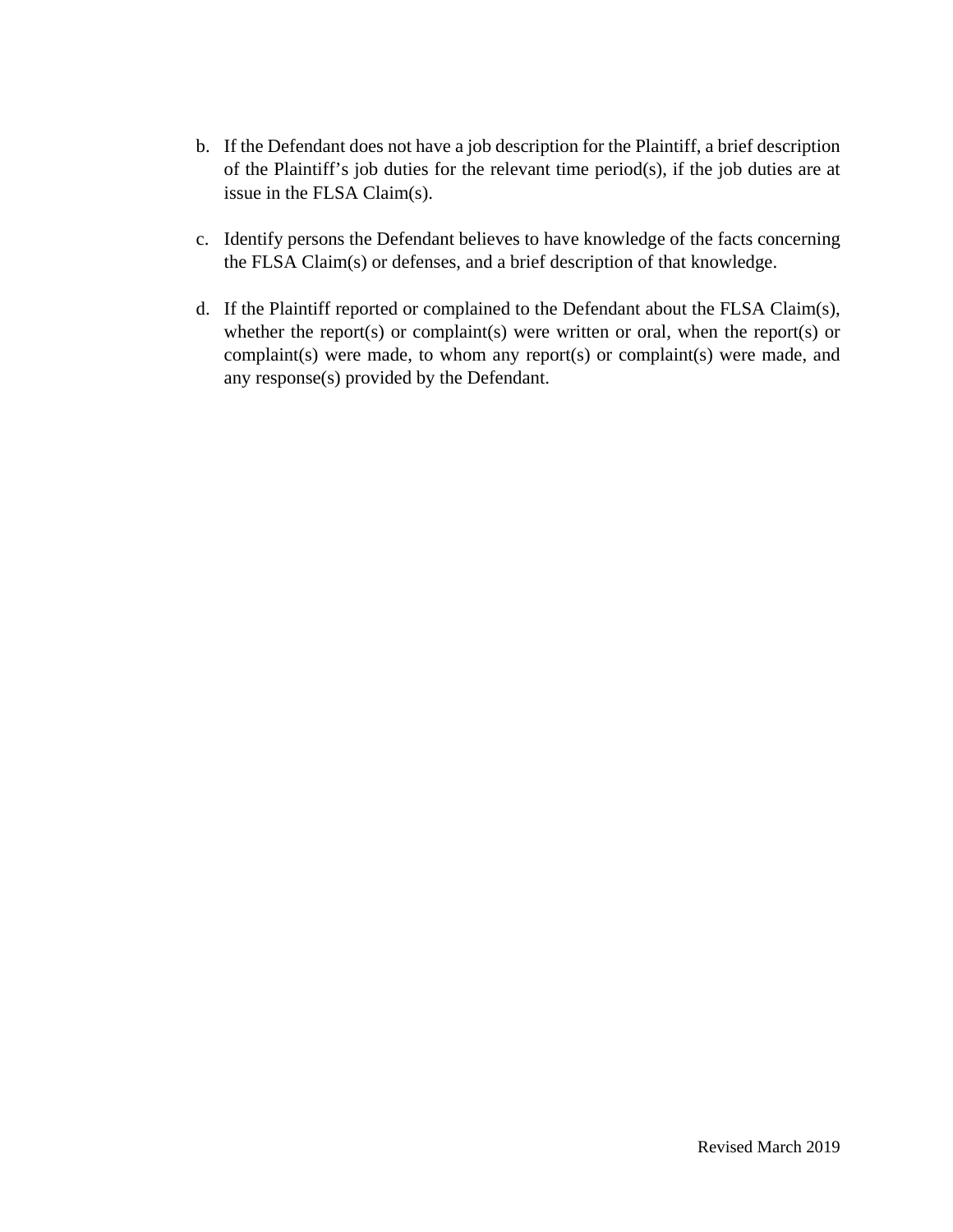| UNITED STATES DISTRICT COURT |                                       |  |                 |
|------------------------------|---------------------------------------|--|-----------------|
|                              | FOR THE _________ DISTRICT OF _______ |  |                 |
|                              |                                       |  | <b>DIVISION</b> |
|                              |                                       |  |                 |
|                              |                                       |  |                 |
|                              |                                       |  |                 |
| Plaintiff,                   |                                       |  |                 |
|                              |                                       |  |                 |
| VS.                          |                                       |  | Case No.        |
|                              |                                       |  |                 |
|                              |                                       |  | Judge           |
|                              |                                       |  |                 |
| Defendant.                   |                                       |  |                 |

# **STANDING ORDER FOR FAIR LABOR STANDARDS ACT CASES NOT PLEADED AS COLLECTIVE ACTIONS**

This Court is implementing the **INITIAL DISCOVERY PROTOCOLS FOR FLSA CASES NOT PLEADED AS COLLECTIVE ACTIONS**, as supported by the Advisory Committee on Civil Rules. The Initial Discovery Protocols apply to FLSA cases not pleaded as collective actions.

Parties and counsel shall comply with the Initial Discovery Protocols, attached to this Order. If any party believes that there is good cause why a particular case should be exempted from the Initial Discovery Protocols, in whole or in part, that party may raise the issue with the Court.

Within 30 days following the defendant's submission of a responsive pleading or motion, the parties shall provide to one another the documents and information described in the Initial Discovery Protocols for the relevant time period. This obligation supersedes the parties' obligations to provide initial disclosures under FRCP 26(a)(1) for the FLSA Claims. The parties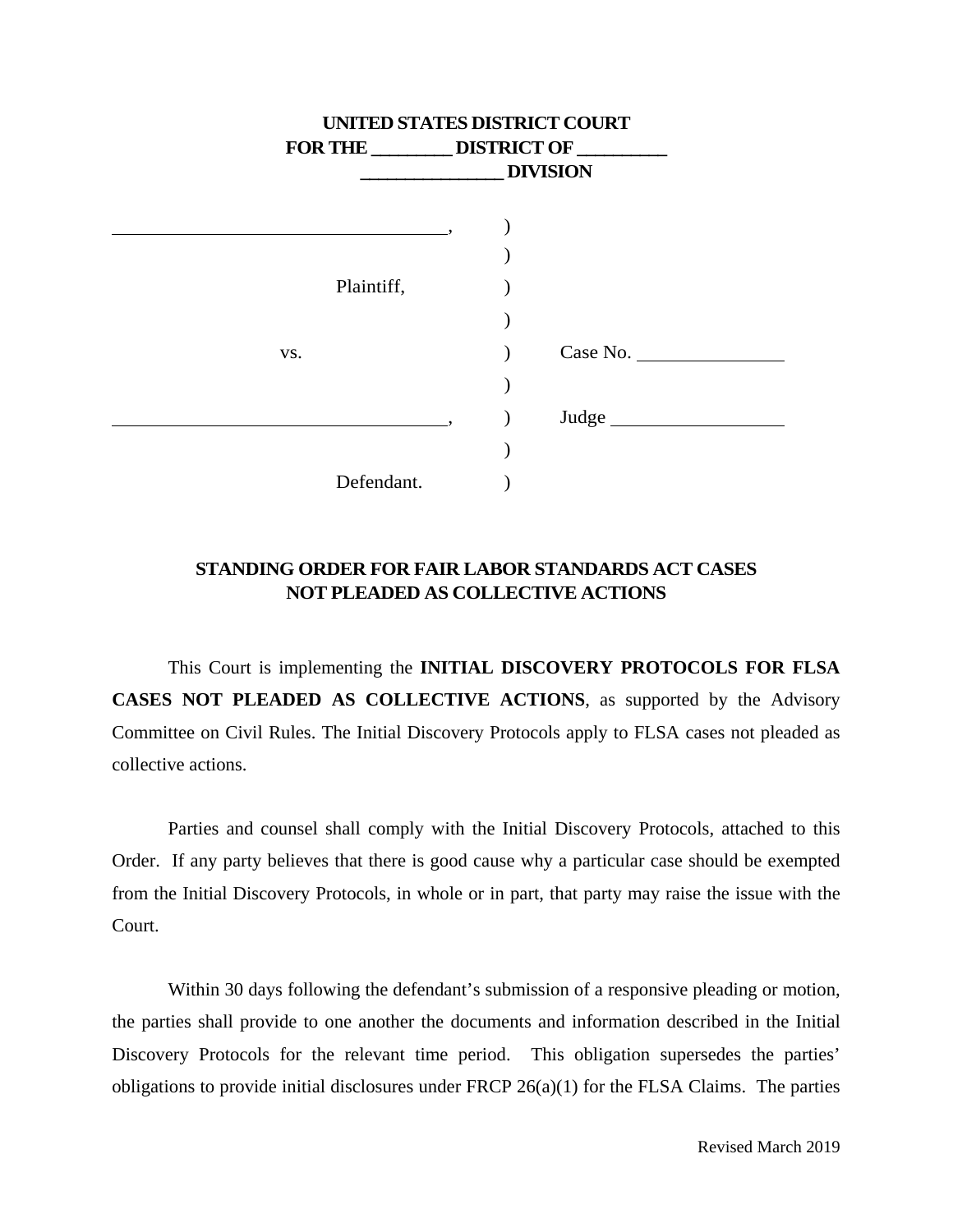shall use the documents and information exchanged in accordance with the Initial Discovery Protocols to prepare the FRCP 26(f) discovery plan.

The parties' responses to the Initial Discovery Protocols shall comply with the FRCP obligations to certify and supplement discovery responses, as well as the form of production standards for documents and electronically stored information. As set forth in the Protocols, this Initial Discovery is not subject to objections, except upon the grounds set forth in FRCP 26(b)(2)(B) or on the grounds of privilege or work product. Documents withheld based on a claim of privilege or work product are subject to the provisions of FRCP 26(b)(5).

#### ENTER:

Dated: <u>Dated:</u>

[Name]

United States [District/Magistrate] Judge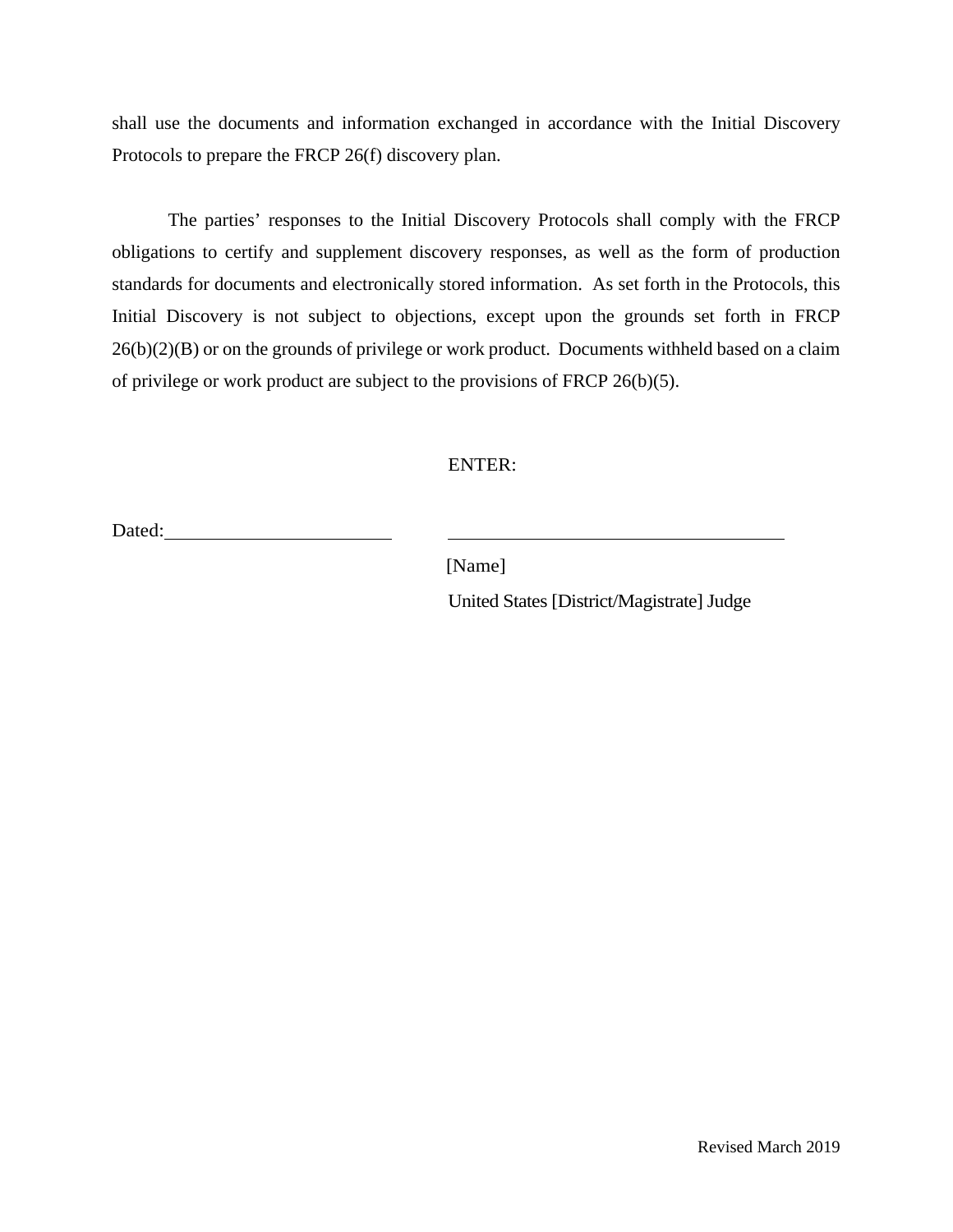The Initial Discovery Protocols for FLSA Cases Not Pleaded as Collective Actions are designed to achieve the goal of more efficient and targeted discovery. Immediate entry of a protective order will allow the parties to commence discovery without delay. In furtherance of that goal, the FLSA Protocols Committee offers the following Interim Protective Order. The Interim Protective Order will remain in place only until the parties agree to or the court orders a different protective order. Absent agreement by the parties, the Interim Protective Order will not apply to subsequent discovery. Recognizing that the decision to enter a protective order, as well as the parameters of any such order, rests within the Court's sound discretion and is subject to local practice, the following provisions are options from which the Court might select.

## **INTERIM PROTECTIVE ORDER**

It is hereby ordered by the Court that the following restrictions and procedures shall apply to certain information, documents and excerpts from documents supplied by the parties to each other in response to discovery requests:

- 1.  $\Box$  Counsel for any party may designate any document, information contained in a document, information revealed in an interrogatory response or information revealed during a deposition as confidential if counsel determines, in good faith, that such designation is necessary to protect the interests of the client. Information and documents designated by a party as confidential will be stamped "CONFIDENTIAL." "Confidential" information or documents may be referred to collectively as "confidential information."
- 2.  $\Box$  Unless ordered by the Court, or otherwise provided for herein, the Confidential Information disclosed will be held and used by the person receiving such information solely for use in connection with the above-captioned action.
- 3.  $\Box$  In the event a party challenges another party's confidential designation, counsel shall make a good faith effort to resolve the dispute, and in the absence of a resolution, the challenging party may thereafter seek resolution by the Court. Nothing in this Protective Order constitutes an admission by any party that Confidential Information disclosed in this case is relevant or admissible. Each party specifically reserves the right to object to the use or admissibility of all Confidential Information disclosed, in accordance with applicable law and Court rules.
- 4.  $\Box$  Information or documents designated as "confidential" shall not be disclosed to any person, except:
	- a.  $\Box$  The requesting party and counsel, including in-house counsel;
	- b.  $\Box$  Employees of such counsel assigned to and necessary to assist in the litigation;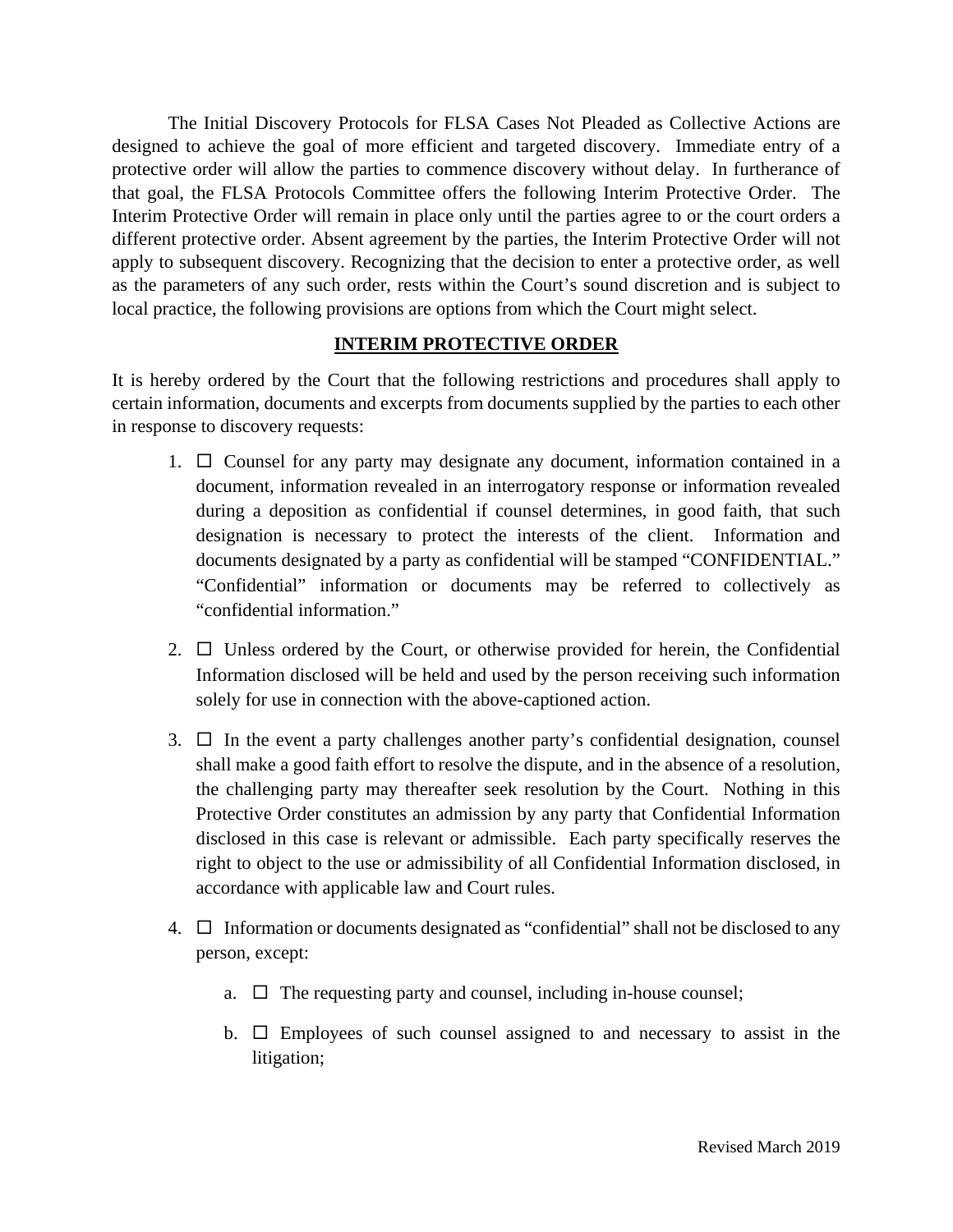- c.  $\Box$  Consultants or experts assisting in the prosecution or defense of the matter, to the extent deemed necessary by counsel;
- d.  $\Box$  Any person from whom testimony is taken or is to be taken in these actions, except that such a person may only be shown that Confidential Information during and in preparation for his/her testimony and may not retain the Confidential Information; and
- e.  $\Box$  The Court (including any clerk, stenographer, or other person having access to any Confidential Information by virtue of his or her position with the Court) or the jury at trial or as exhibits to motions.
- 5.  $\Box$  Prior to disclosing or displaying the Confidential Information to any person, counsel shall:
	- a.  $\Box$  inform the person of the confidential nature of the information and documents; and
	- b.  $\Box$  inform the person that this Court has enjoined the use of the information or documents by him/her for any purpose other than this litigation and has enjoined the disclosure of that information or documents to any other person.
- 6.  $\Box$  The Confidential Information may be displayed to and discussed with the persons identified in Paragraphs 4(c) and (d) only on the condition that prior to any such display or discussion, each such person shall be asked to sign an agreement to be bound by this Order in the form attached hereto as Exhibit A. In the event such person refuses to sign an agreement in the form attached as Exhibit A, the party desiring to disclose the Confidential Information may seek appropriate relief from the Court.
- 7.  $\Box$  The disclosure of a document or information without designating it as "confidential" shall not constitute a waiver of the right to designate such document or information as Confidential Information provided that the material is designated pursuant to the procedures set forth herein no later than that latter of fourteen (14) days after the close of discovery or fourteen (14) days after the document or information's production. If so designated, the document or information shall thenceforth be treated as Confidential Information subject to all the terms of this Stipulation and Order.
- 8.  $\Box$  All information subject to confidential treatment in accordance with the terms of this Stipulation and Order that is filed with the Court, and any pleadings, motions or other papers filed with the Court disclosing any Confidential Information, shall be filed under seal to the extent permitted by law (including without limitation any applicable rules of court) and kept under seal until further order of the Court. To the extent the Court requires any further act by the parties as a precondition to the filing of documents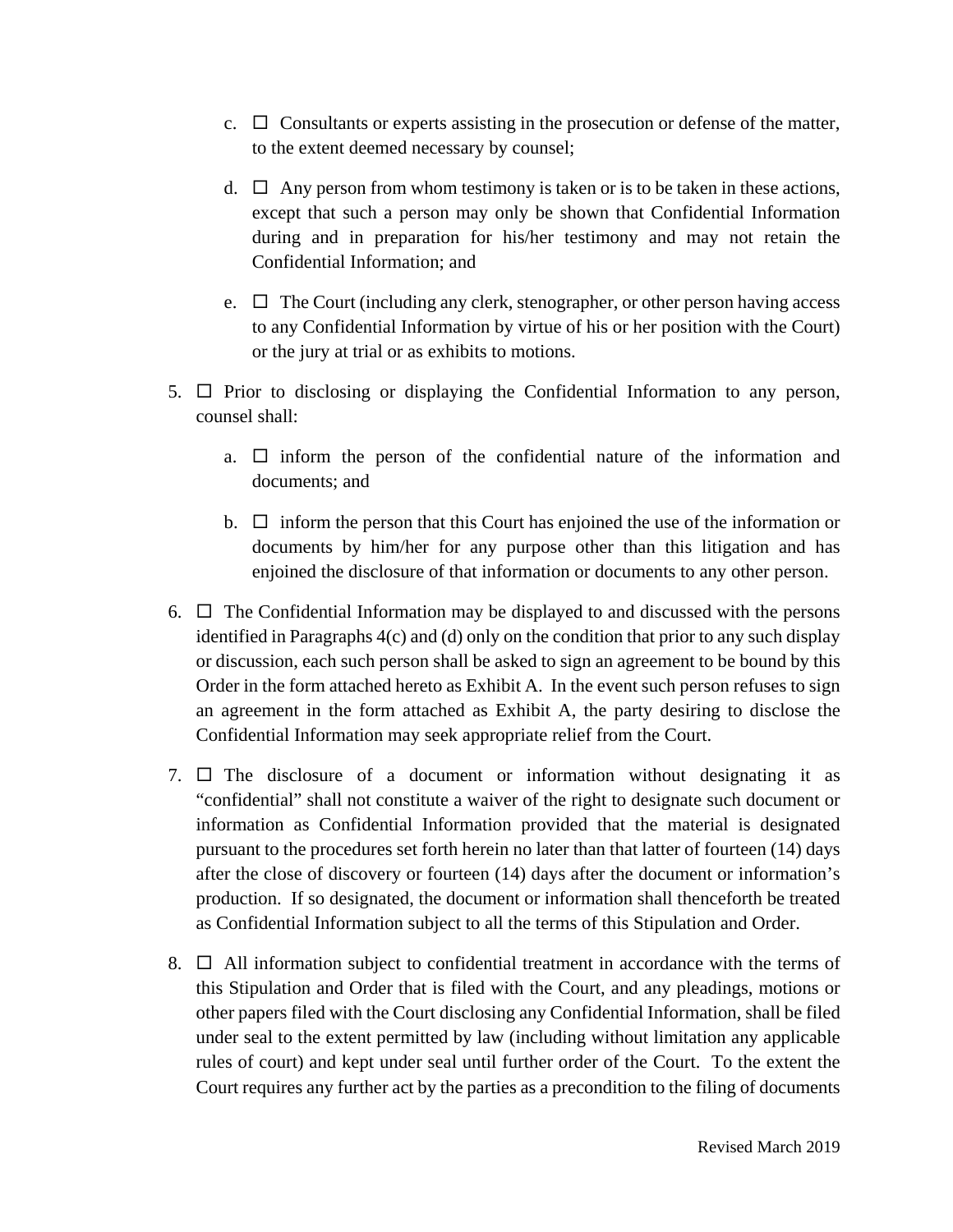under seal (beyond the submission of this Stipulation and Order Regarding Confidential Information), it shall be the obligation of the producing party of the documents to be filed with the Court to satisfy any such precondition. Where possible, only confidential portions of filings with the Court shall be filed under seal.

9.  $\Box$  At the conclusion of litigation, the Confidential Information and any copies thereof shall be promptly (and in no event later than thirty (30) days after entry of final judgment no longer subject to further appeal) returned to the producing party or certified as destroyed, except that the parties' counsel shall be permitted to retain their working files on the condition that those files will remain confidential.

The foregoing is entirely without prejudice to the right of any party to apply to the Court for any further Protective Order relating to confidential information; or to object to the production of documents or information; or to apply to the Court for an order compelling production of documents or information; or for modification of this Order. This Order may be enforced by either party and any violation may result in the imposition of sanctions by the Court.